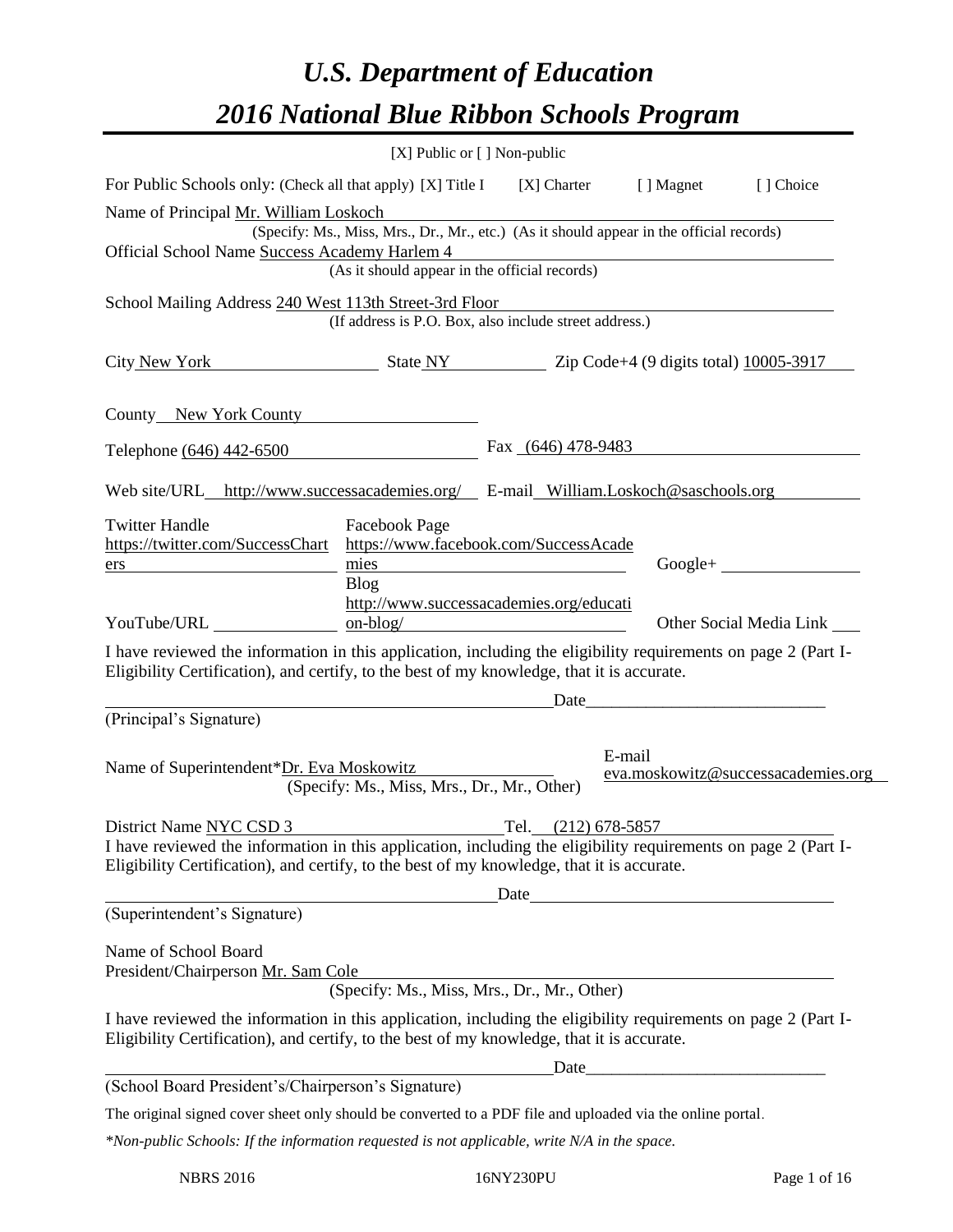The signatures on the first page of this application (cover page) certify that each of the statements below, concerning the school's eligibility and compliance with U.S. Department of Education and National Blue Ribbon Schools requirements, are true and correct.

- 1. The school configuration includes one or more of grades K-12. (Schools on the same campus with one principal, even a K-12 school, must apply as an entire school.)
- 2. The public school has met their state's accountability requirements (i.e., avoided sanctions) in participation, performance in reading (or English language arts) and mathematics, and other academic indicators (i.e., attendance rate and graduation rate) using the most recent accountability results available for the year prior to nomination.
- 3. To meet final eligibility, a public school must meet the state's accountability requirements (i.e., avoided sanctions) in participation, performance in reading (or English language arts) and mathematics, and other academic indicators (i.e., attendance rate and graduation rate) for the year in which they are nominated (2015-2016) and be certified by the state representative. Any status appeals must be resolved at least two weeks before the awards ceremony for the school to receive the award.
- 4. If the school includes grades 7 or higher, the school must have foreign language as a part of its curriculum.
- 5. The school has been in existence for five full years, that is, from at least September 2010 and each tested grade must have been part of the school for the past three years.
- 6. The nominated school has not received the National Blue Ribbon Schools award in the past five years: 2011, 2012, 2013, 2014, or 2015.
- 7. The nominated school has no history of testing irregularities, nor have charges of irregularities been brought against the school at the time of nomination. The U.S. Department of Education reserves the right to disqualify a school's application and/or rescind a school's award if irregularities are later discovered and proven by the state.
- 8. The nominated school or district is not refusing Office of Civil Rights (OCR) access to information necessary to investigate a civil rights complaint or to conduct a district-wide compliance review.
- 9. The OCR has not issued a violation letter of findings to the school district concluding that the nominated school or the district as a whole has violated one or more of the civil rights statutes. A violation letter of findings will not be considered outstanding if OCR has accepted a corrective action plan from the district to remedy the violation.
- 10. The U.S. Department of Justice does not have a pending suit alleging that the nominated school or the school district as a whole has violated one or more of the civil rights statutes or the Constitution's equal protection clause.
- 11. There are no findings of violations of the Individuals with Disabilities Education Act in a U.S. Department of Education monitoring report that apply to the school or school district in question; or if there are such findings, the state or district has corrected, or agreed to correct, the findings.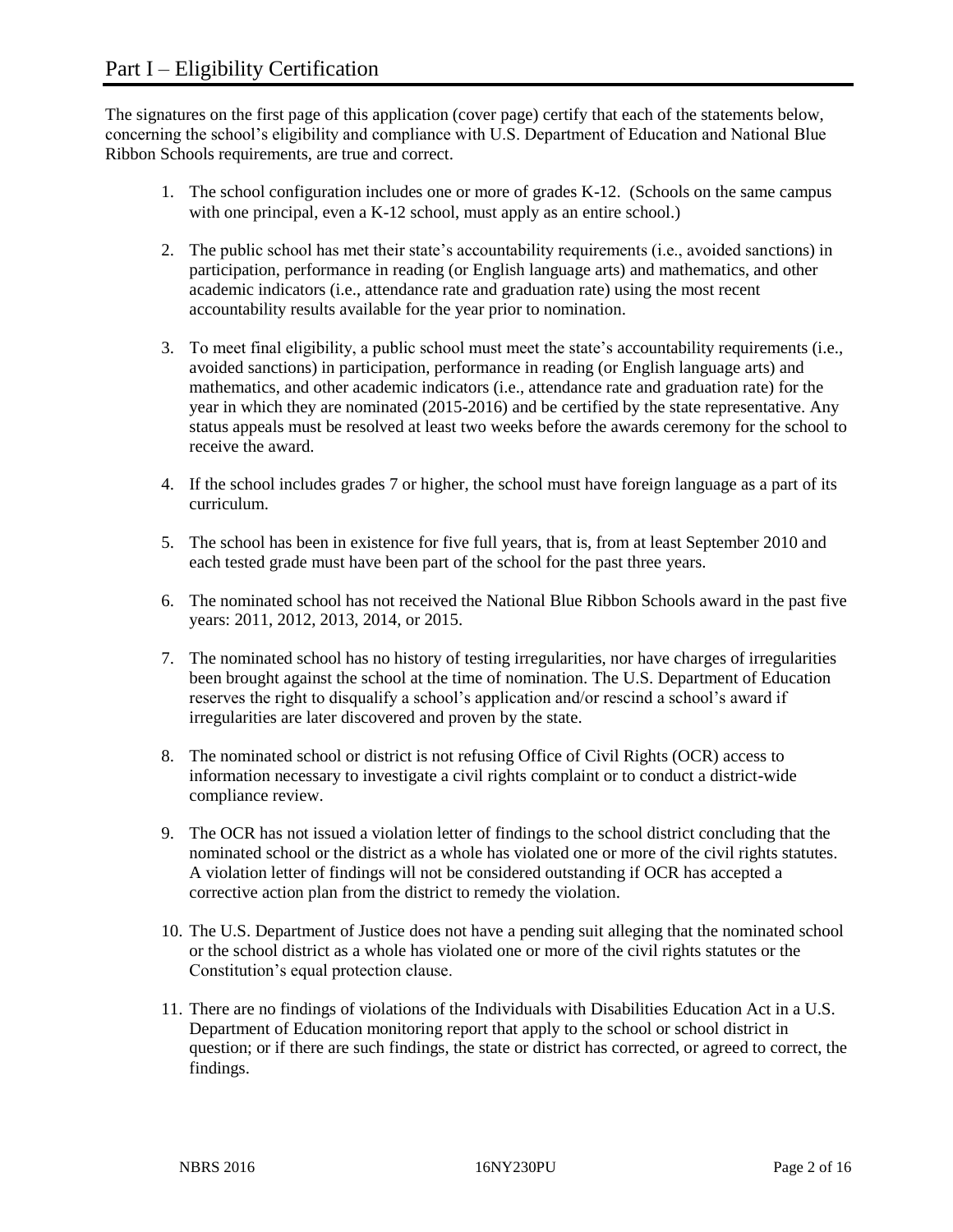## **Data should be provided for the most recent school year (2015-2016) unless otherwise stated.**

## **DISTRICT**

| Number of schools in the district | $21$ Elementary schools (includes K-8) |
|-----------------------------------|----------------------------------------|
| (per district designation):       | 9 Middle/Junior high schools           |
|                                   | 14 High schools                        |
|                                   | $0 K-12$ schools                       |

44 TOTAL

**SCHOOL** (To be completed by all schools)

2. Category that best describes the area where the school is located:

[X] Urban or large central city [ ] Suburban with characteristics typical of an urban area [ ] Suburban

- [ ] Small city or town in a rural area
- [ ] Rural
- 3. Number of students as of October 1, 2015 enrolled at each grade level or its equivalent in applying school:

| Grade                           | # of         | # of Females | <b>Grade Total</b> |
|---------------------------------|--------------|--------------|--------------------|
|                                 | <b>Males</b> |              |                    |
| <b>PreK</b>                     | 0            | 0            | $\Omega$           |
| K                               | 36           | 49           | 85                 |
| 1                               | 42           | 41           | 83                 |
| 2                               | 47           | 36           | 83                 |
| 3                               | 38           | 45           | 83                 |
| 4                               | 38           | 40           | 78                 |
| 5                               | 0            | 0            | 0                  |
| 6                               | 0            | 0            | $\Omega$           |
| 7                               | 0            | 0            | $\Omega$           |
| 8                               | 0            | 0            | 0                  |
| 9                               | 0            | 0            | 0                  |
| 10                              | $\theta$     | 0            | $\theta$           |
| 11                              | 0            | 0            | 0                  |
| 12 or higher                    | 0            | 0            | $\Omega$           |
| <b>Total</b><br><b>Students</b> | 201          | 211          | 412                |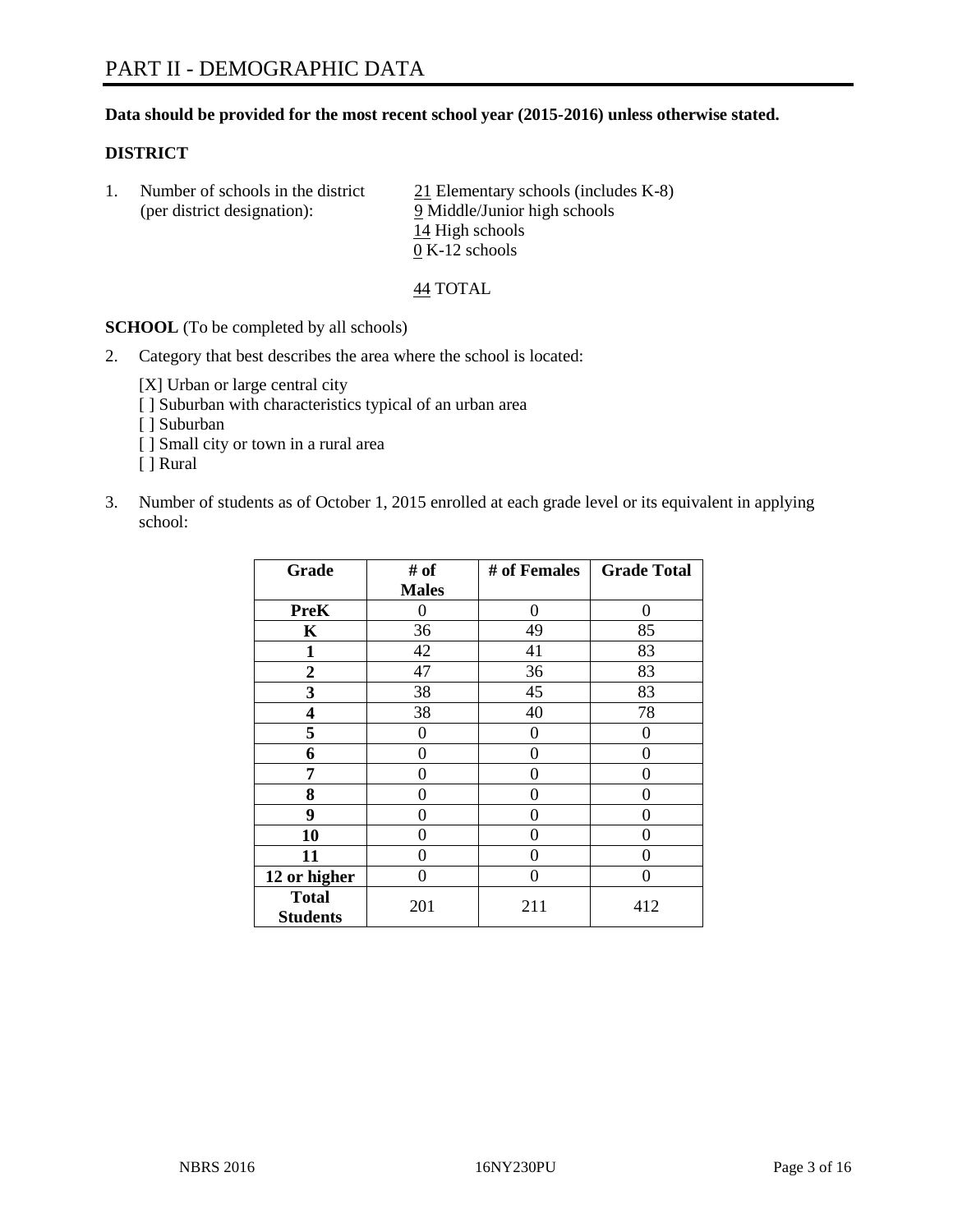the school: 2 % Asian

4. Racial/ethnic composition of  $\underline{0}$  % American Indian or Alaska Native 65 % Black or African American 29 % Hispanic or Latino 0 % Native Hawaiian or Other Pacific Islander 2 % White 2 % Two or more races **100 % Total**

(Only these seven standard categories should be used to report the racial/ethnic composition of your school. The Final Guidance on Maintaining, Collecting, and Reporting Racial and Ethnic Data to the U.S. Department of Education published in the October 19, 2007 *Federal Register* provides definitions for each of the seven categories.)

5. Student turnover, or mobility rate, during the 2014 – 2015 school year: 3%

This rate should be calculated using the grid below. The answer to (6) is the mobility rate.

| <b>Steps For Determining Mobility Rate</b>         | Answer |  |
|----------------------------------------------------|--------|--|
| $(1)$ Number of students who transferred to        |        |  |
| the school after October 1, 2014 until the         |        |  |
| end of the 2014-2015 school year                   |        |  |
| (2) Number of students who transferred             |        |  |
| <i>from</i> the school after October 1, 2014 until | 12     |  |
| the end of the 2014-2015 school year               |        |  |
| (3) Total of all transferred students [sum of      | 12     |  |
| rows $(1)$ and $(2)$ ]                             |        |  |
| (4) Total number of students in the school as      | 415    |  |
| of October 1, 2014                                 |        |  |
| $(5)$ Total transferred students in row $(3)$      | 0.029  |  |
| divided by total students in row (4)               |        |  |
| $(6)$ Amount in row $(5)$ multiplied by 100        | 3      |  |

6. English Language Learners (ELL) in the school:  $7\%$ 

30 Total number ELL

Specify each non-English language represented in the school (separate languages by commas): Ewe, French, Fulani, Hausa, Mandingo, Wolof, Spanish

- 7. Students eligible for free/reduced-priced meals: 81 % Total number students who qualify:  $\frac{334}{ }$
- 8. Students receiving special education services: 11 %

44 Total number of students served

Indicate below the number of students with disabilities according to conditions designated in the Individuals with Disabilities Education Act. Do not add additional conditions. It is possible that students may be classified in more than one condition.

| 1 Autism                | 0 Orthopedic Impairment                 |
|-------------------------|-----------------------------------------|
| 0 Deafness              | 6 Other Health Impaired                 |
| 0 Deaf-Blindness        | 7 Specific Learning Disability          |
| 0 Emotional Disturbance | 30 Speech or Language Impairment        |
| 0 Hearing Impairment    | 0 Traumatic Brain Injury                |
| 0 Mental Retardation    | 0 Visual Impairment Including Blindness |
| 0 Multiple Disabilities | 0 Developmentally Delayed               |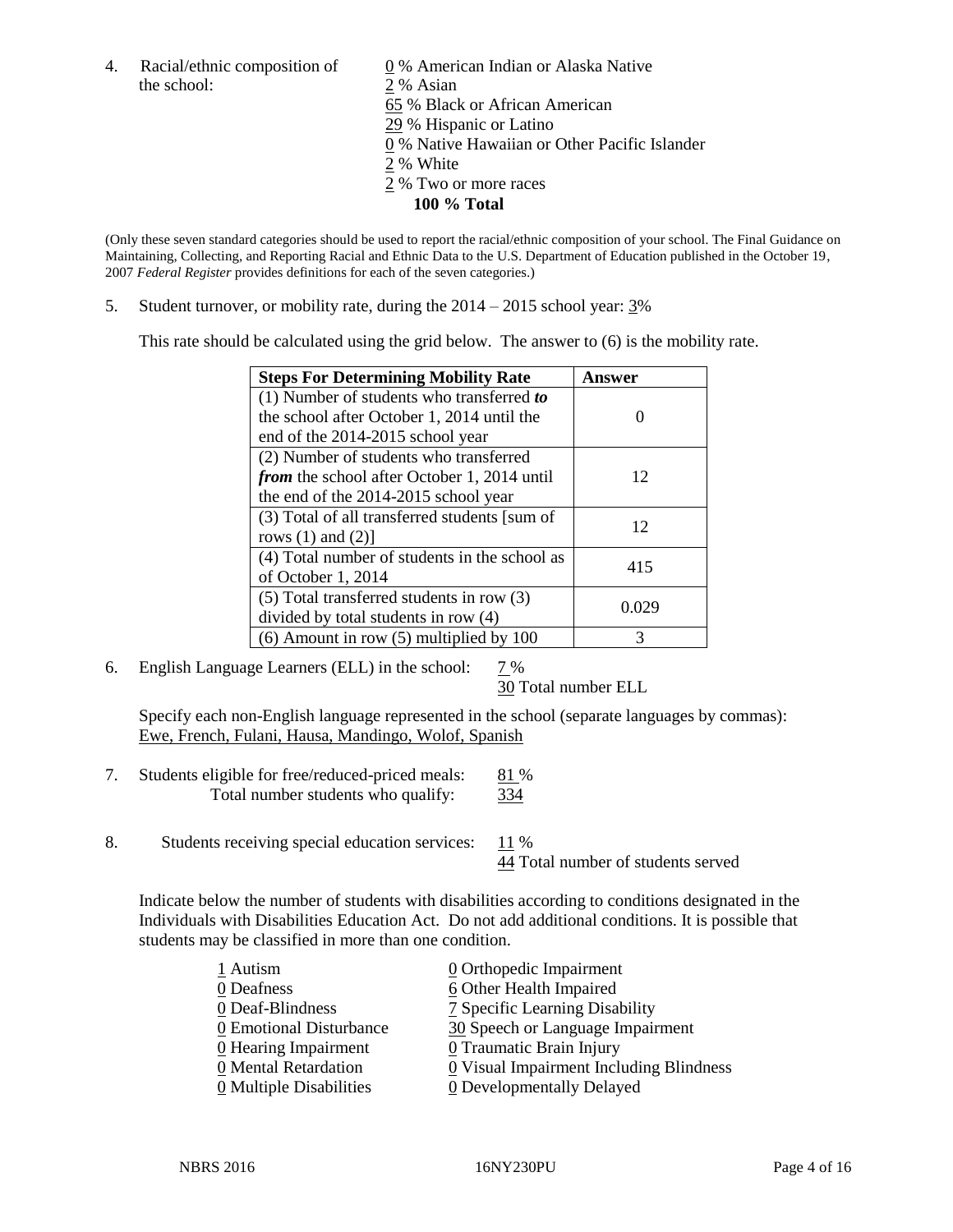- 9. Number of years the principal has been in her/his position at this school: 3
- 10. Use Full-Time Equivalents (FTEs), rounded to nearest whole numeral, to indicate the number of school staff in each of the categories below:

|                                       | <b>Number of Staff</b> |
|---------------------------------------|------------------------|
| Administrators                        |                        |
| Classroom teachers                    | 31                     |
| Resource teachers/specialists         |                        |
| e.g., reading, math, science, special | 10                     |
| education, enrichment, technology,    |                        |
| art, music, physical education, etc.  |                        |
| Paraprofessionals                     |                        |
| Student support personnel             |                        |
| e.g., guidance counselors, behavior   |                        |
| interventionists, mental/physical     |                        |
| health service providers,             | 8                      |
| psychologists, family engagement      |                        |
| liaisons, career/college attainment   |                        |
| coaches, etc.                         |                        |

- 11. Average student-classroom teacher ratio, that is, the number of students in the school divided by the FTE of classroom teachers, e.g.,  $22:1$  13:1
- 12. Show daily student attendance rates. Only high schools need to supply yearly graduation rates.

| <b>Required Information</b> | 2014-2015 | 2013-2014 | 2012-2013 | 2011-2012 | 2010-201 |
|-----------------------------|-----------|-----------|-----------|-----------|----------|
| Daily student attendance    | 96%       | 95%       | 96%       | 96%       | 96%      |
| High school graduation rate | 9%        | 0%        | 0%        | 9%        | 0%       |

## 13. **For high schools only, that is, schools ending in grade 12 or higher.**

Show percentages to indicate the post-secondary status of students who graduated in Spring 2015.

| <b>Post-Secondary Status</b>                  |    |
|-----------------------------------------------|----|
| Graduating class size                         |    |
| Enrolled in a 4-year college or university    | 0% |
| Enrolled in a community college               | 0% |
| Enrolled in career/technical training program | 0% |
| Found employment                              | 0% |
| Joined the military or other public service   | 0% |
| Other                                         | በ% |

14. Indicate whether your school has previously received a National Blue Ribbon Schools award. Yes No X

If yes, select the year in which your school received the award.

15. In a couple of sentences, provide the school's mission or vision statement.

Our mission is to provide students with a world-class and well-rounded education, preparing them for success in middle school, high school, college and throughout life.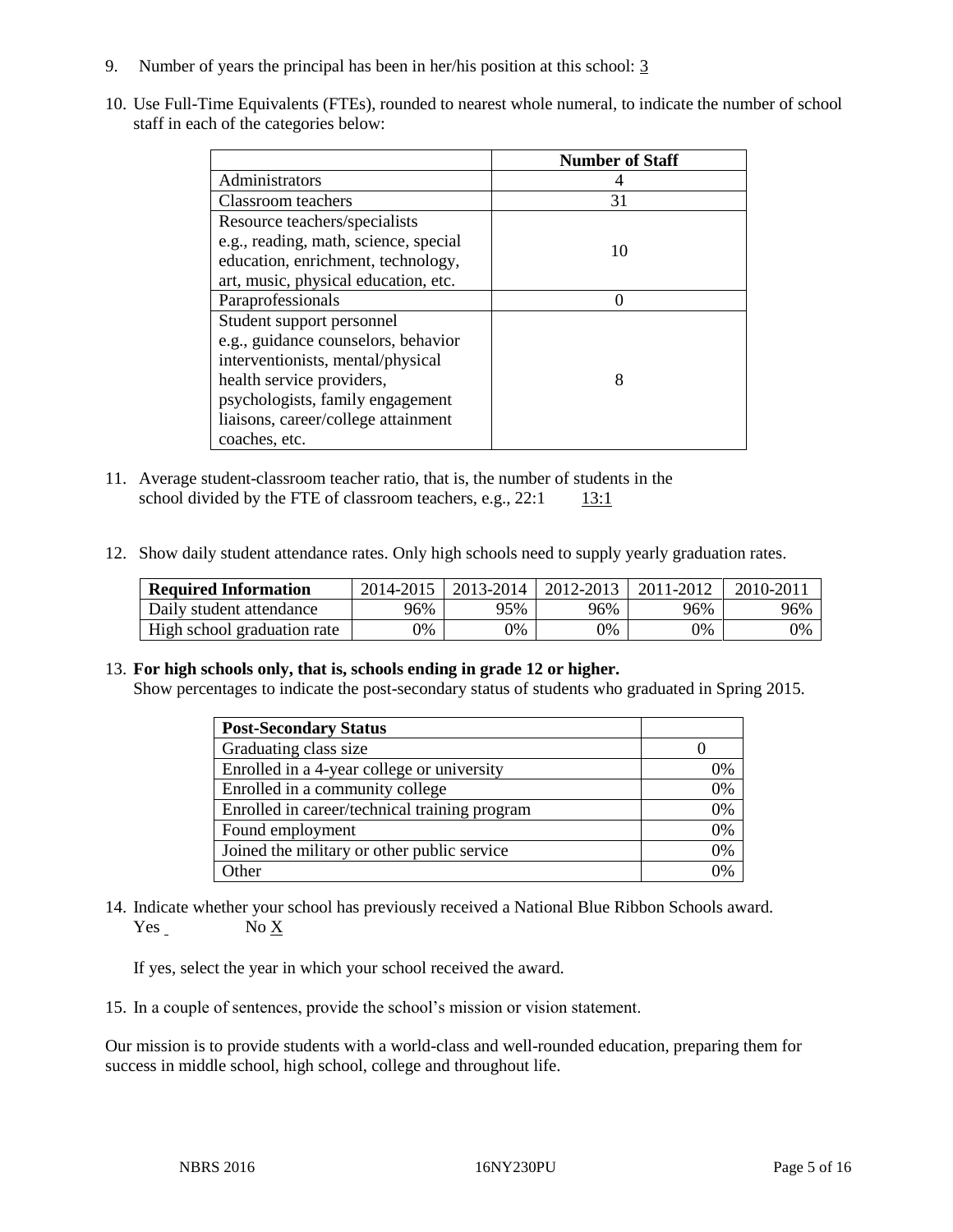16. **For public schools only**, if the school is a magnet, charter, or choice school, explain how students are chosen to attend.

Success Academy Harlem 4 is a free, public charter school, and enrollment is chosen through a random lottery (when applications exceed the space available). We expect that the 2016 lottery will apply preferences for siblings of current and accepted students, families who reside in the same district as the school, children of Success Academy employees, and English Language Learners.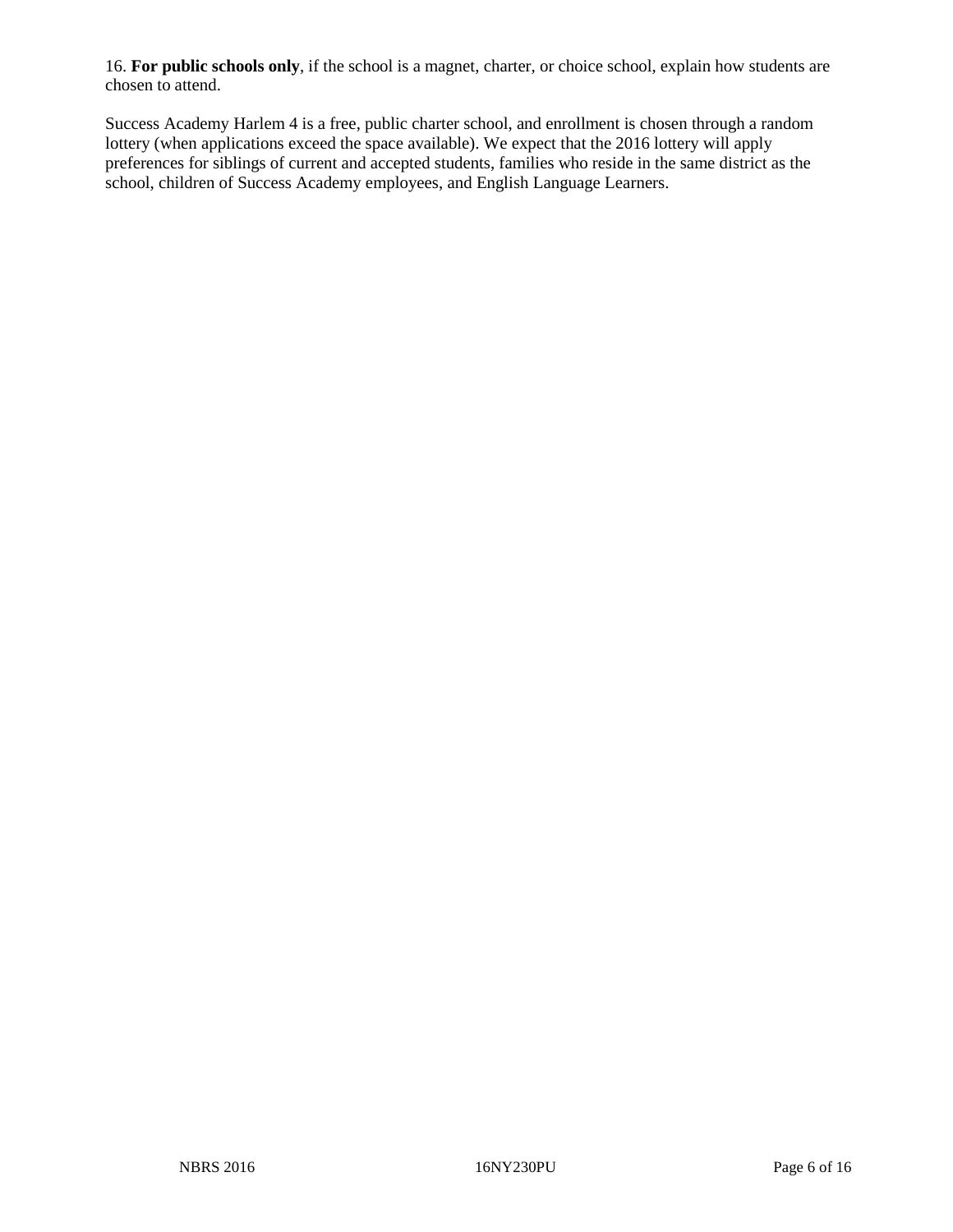# PART III – SUMMARY

Success Academy Harlem 4 (SA Harlem 4) opened in 2008 and is located in New York City (NYC) Community School District 3. SA Harlem 4 serves 412 scholars (students) in grades K-4. Eighty-one percent of our scholars at SA Harlem 4 are eligible for free or reduced-price lunch; 98% are minorities; 11% percent have special needs; and 7% are English language learners.

SA Harlem 4 is part of Success Academy Charter Schools (SA), a charter management organization that operates 34 high-performing public schools located in the Bronx, Manhattan, Brooklyn and Queens, serving nearly 11,000 students. Founded in 2006, SA is redefining what is possible in public education by creating exceptional, world-class public schools that serve thousands of children from all backgrounds, preparing them with the subject mastery and skills to succeed in college and life.

The demographics of our scholars—all admitted by random public lottery—reflect the neighborhood where SA Harlem 4 is located, yet the disadvantages our children face do not hold them back. Scholars at SA Harlem 4 have reversed the achievement gap and collectively ranked in the top 1% in math and the top 9% in literacy in the entire state on the 2015 New York State (NYS) tests. They outscored NYC students by 61 percentage points in math and 26 percentage points in English Language Arts (ELA). In both subjects, African American and Hispanic scholars at SA Harlem 4 significantly outperformed white and Asian scholars across the city and state. Scholars at SA Harlem 4 outscored their peers at STEM Institute of Manhattan (SA Harlem 4's co-located school) by 91 percentage points in math and 52 percentage points in ELA. In fact, our fourth graders ranked twelfth in math in the State (out of NYS's 2,353 tested schools). Further, 100% of our fourth grade scholars passed the 2015 NYS science exam, with 98% of test takers earning an advanced level 4—the highest possible score.

At SA Harlem 4, we deeply believe each child has limitless potential to think and achieve at high levels. To facilitate thinking and learning at such high levels, we follow in the footsteps of the great educational philosopher John Dewey, who believed that learning is done best when children are actively involved in the process. As such, SA Harlem 4, scholars receive approximately 80 minutes of direct instruction per day leaving the majority of the day for guided inquiry and discussion to develop ideas and creative expression. Our school leaders and teachers work tirelessly to make each of these minutes count. This progressive approach prepares our scholars for the rigor and independence needed to succeed in college and in life.

We also believe that school must be interesting and engaging. We know that in order for scholars to fall in love with learning, to actively listen and participate in their own education, they must not be bored. Public speaking and strong writing, appreciation of the arts, chess, and deep knowledge of world history are present in every grade. Each of our classrooms has its own library, containing as many as 2,500 titles, balanced in terms of fiction and nonfiction, and scholars have a minimum of 30 minutes of free reading time each school day. By the end of kindergarten, each scholar has read over 100 books based on his/her reading level. We also know our kids need to be ready for careers in math, science, and technology, so we designed our curriculum to include science five days a week beginning in kindergarten. In their first year, our scholars perform more than 100 experiments.

There is a school-wide emphasis on setting goals and working hard to achieve them. Throughout our school, inspiring quotes fill classroom walls, hallways, and bulletin boards. All teachers, principals, staff, and scholars abide by the Success Academy credo of ACTION: Agency, Curiosity, Try & Try, Integrity, Others, No Shortcuts. College graduation is an expectation for all scholars. In fact, our classrooms are named using the year the scholars will graduate from college. Every classroom has a "college corner" adorned with banners and pictures of famous alumni from the teacher's alma mater, complete with photographs of the teacher graduating from college. Our teachers don't say "if"—they start their sentences with "When you go to college..."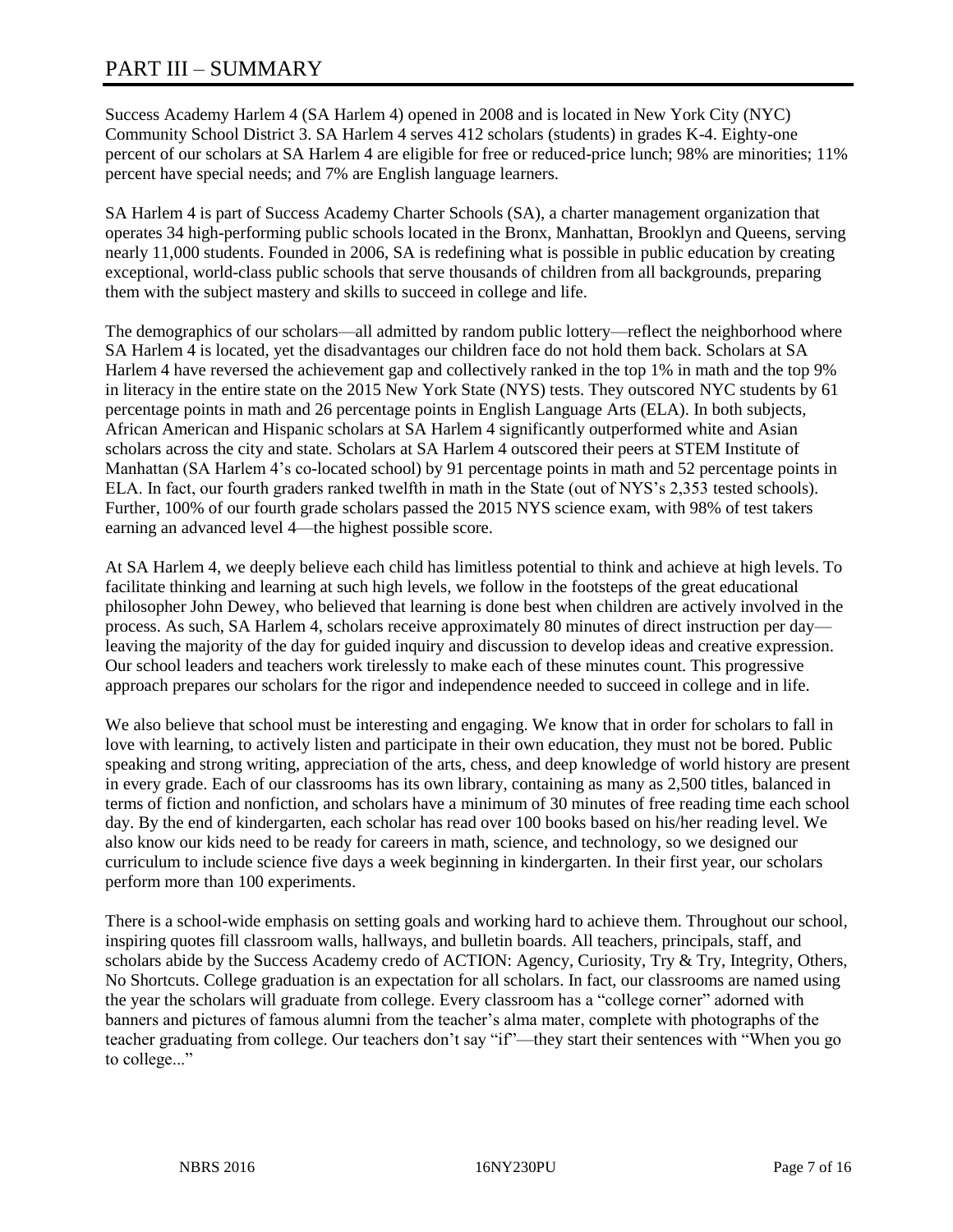Our innovative school model provides the highest quality schooling and ensures accountability in all grades. Instead of treating each grade as a separate entity, SA Harlem 4 functions as one cohesive system, helping our scholars transition smoothly during critical stages of their academic development. As scholars advance from grade to grade, our teachers and principal communicate and collaborate on each child's academic and social-emotional welfare. This personalized attention also makes it possible for scholars to advance or go back a grade during the school year in one or more subjects so that all are challenged while working at their own pace without being overwhelmed or bored.

It is also important to note that our scholars have significantly more instruction time due to a longer day and a longer school year (mid-August through mid-June). Four days a week, the school day lasts from 7:45am until 4:00pm in kindergarten and until 4:30pm for the older grades. Every Wednesday, scholars are dismissed at 12:30pm, and this time is devoted to professional development for teachers and school leaders.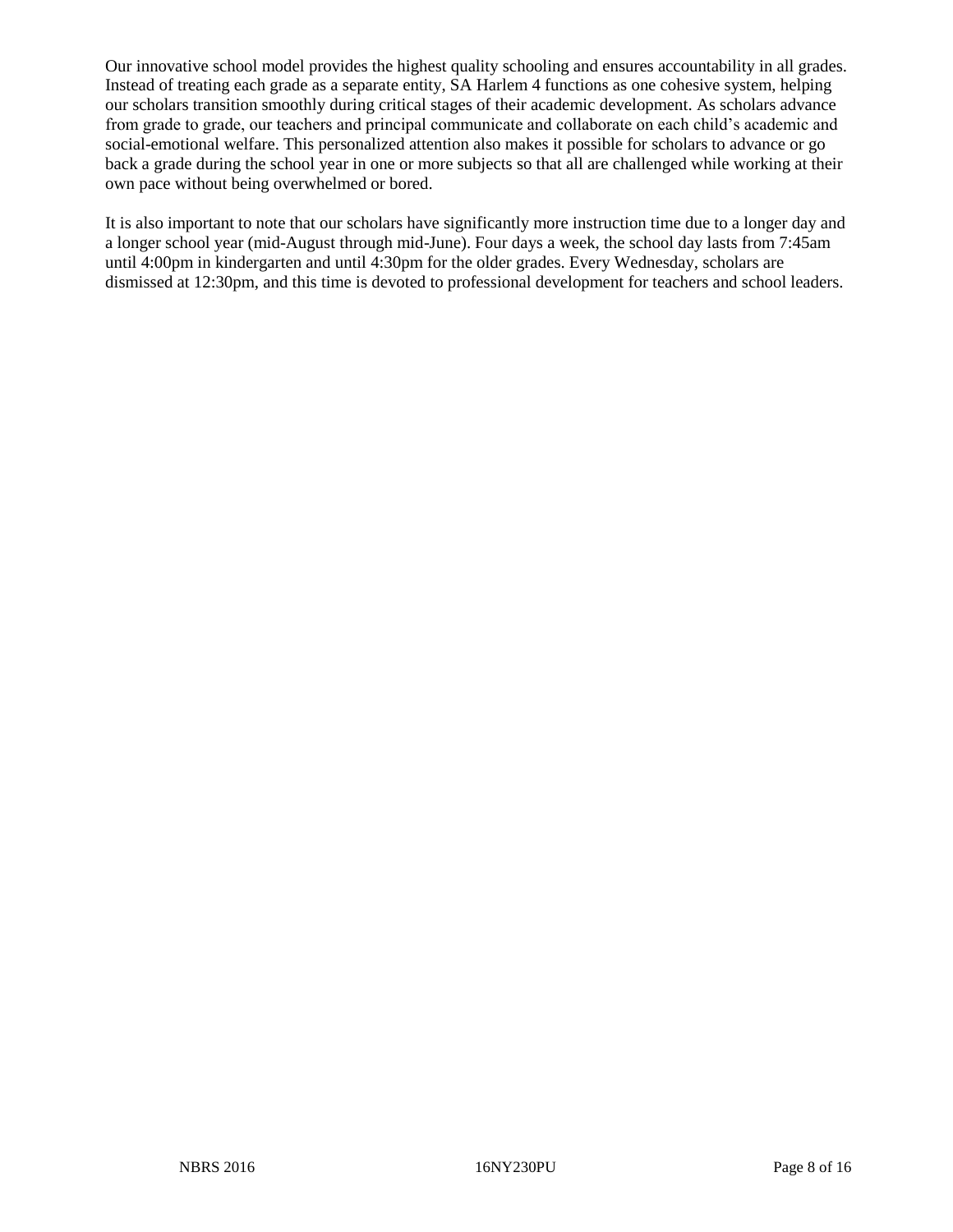# 1. Core Curriculum:

# Literacy

SA Harlem 4's THINK Literacy curriculum was developed by in-house experts and is designed to prepare scholars for any reading or writing challenge they will encounter throughout their education. The program is built upon the concept that scholars should love reading and discussing their ideas and is designed to meet each scholar's individual learning needs. Scholars are grouped across classes and grades by reading ability level. Regrouping gives each teacher opportunities to work intensively with scholars, one reading level at a time.

There are five components to THINK Literacy. Shared Text helps scholars interpret brief texts in a highly engaging way by determining the meaning of the text and learning to find evidence to support their ideas. During Guided Reading, small groups of scholars work with their teacher to read and understand a book that is one Fountas & Pinnell level above where they are reading independently. During Read Alouds, the teacher reads to the class and verbalizes what she is thinking to help scholars understand how an excellent reader thinks through a text. During Reading Workshop, the teacher introduces one aspect of excellent reading by explaining and modeling it, then scholars have independent reading time to practice what they just learned. Word Study covers phonics, vocabulary, spelling, and grammar instruction in order to ground scholars in the fundamentals and conventions of written and oral language.

## **Mathematics**

The core mission of our math program is to prepare scholars to be confident users of mathematics, powerful quantitative thinkers, and productive problem solvers. Teachers use Cognitive Guided Instruction (CGI) to build scholars' problem-solving skills, conceptual understanding, and computational fluency. Recognizing that scholars also need to have a strong understanding of counting, numeracy, and basic computation skills to be successful mathematicians, we pair our conceptual curricular approach with an additional emphasis on fluency in concrete math facts (called No Hesitation Math) for a balanced mathematical instructional model. During Number Stories, a CGI adapted strategy, scholars solve problems independently while teachers scan their work, checking for understanding and looking for innovative and sophisticated strategies to share with the class to encourage both logical and creative solutions. Importantly, our approach allows for differentiation of students according to their pace of learning. Our teachers facilitate mathematical learning; however, it is the scholars' work that guides the lessons.

## Science

SA Harlem 4 is committed to implementing a strong science program and is leading this charge through aligning our curriculum with the Next Generation Science Standards. We are one of the only schools in the country to offer science five days a week, beginning in kindergarten. Our laboratory-based science curriculum, developed by in-house experts, provides thoughtfully designed and sequenced content. It encourages all scholars to become knowledgeable and literate in the history of science, scientific understanding, and the scientific skills that are so important as they observe, question, and explore the natural world. We incorporate the three main disciplines of science—life, physical and earth—into every grade. That means that on any given day, a scholar could be dissecting an animal, collecting data on plant growth, conducting scratch tests to identify minerals, or even learning about aerodynamics.

## Social Studies/History

A Harlem 4 integrates social studies and history into a unique and comprehensive Project Based Learning ("PBL") curriculum. A PBL unit is a multidisciplinary, deeply intensive study of a specific topic, such as bridges, local neighborhoods, the Arctic, Native Americans, and the NYC subway system. Through handson exploration with their class, scholars learn to gather information, gain communication skills, use their imaginations, and apply their knowledge learned from a variety of sources. Exploring a topic in such depth brings history to life and allows scholars to develop their own deep insights. For instance, during the Brooklyn Bridge PBL, second grade scholars conduct experiments to learn the engineering principles behind bridge construction, read about Emily Roebling, the project's chief engineer, and visit the bridge to record their own observations and interview pedestrians.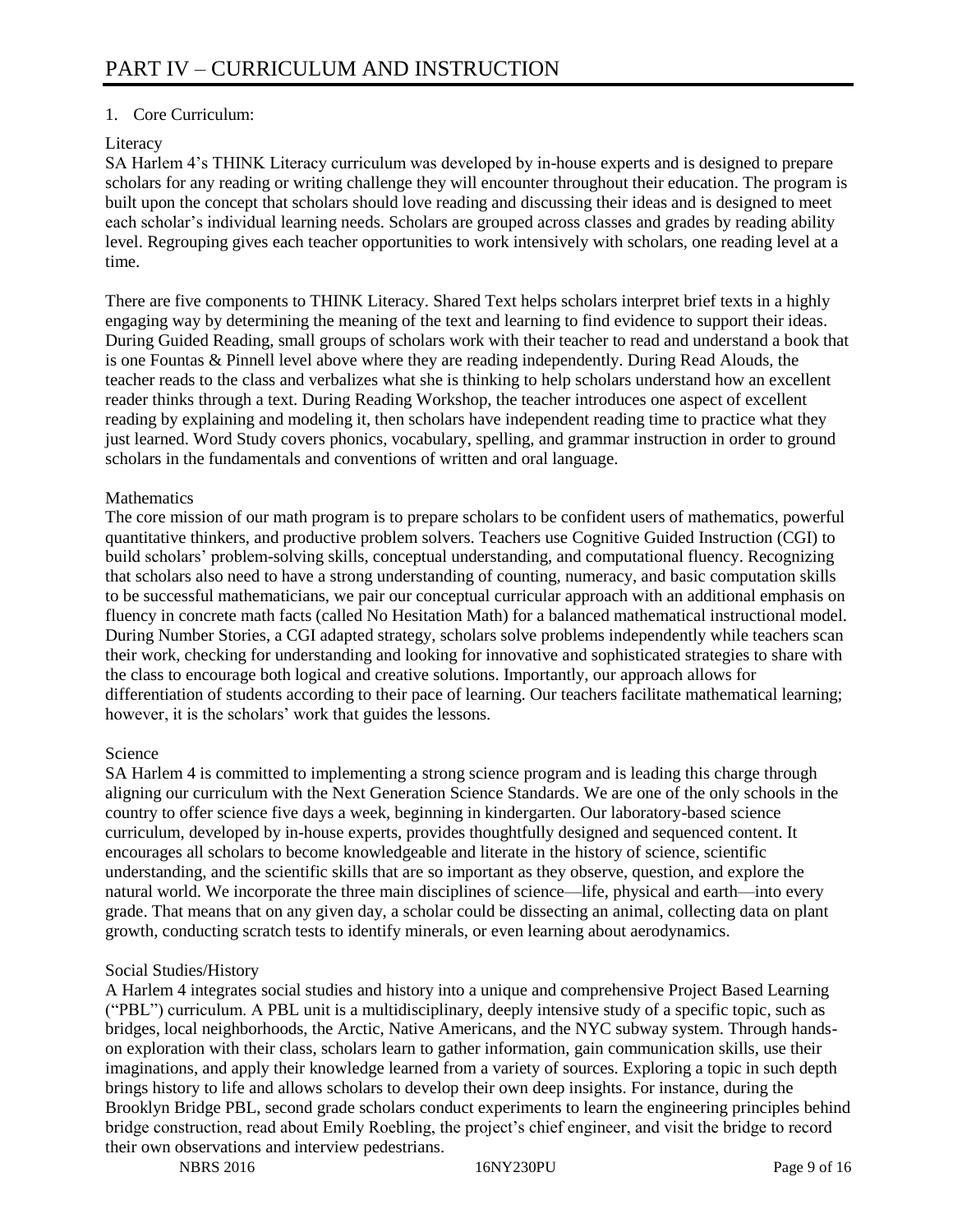# Supporting Scholars

In-the-moment coaching of scholars happens in every single classroom, every single day, across all subjects. If a scholar is struggling, the teacher may pair her up with a scholar who is soaring, or rearrange the class for small group work. The teacher may assign extra homework or recommend additional books for scholars who need additional support or for those who need a challenge.

# 2. Other Curriculum Areas:

SA Harlem 4 emphasizes rigorous instruction in literacy, math, social studies/history, and science, and we are also committed to ensuring that these core academic subjects do not diminish other important activities. Our curriculum also includes chess, arts, music, dance, typing, fitness, and geography. We are committed to these course offerings because of the skills they cultivate and because they add to the "joy factor" evident throughout our school and drive our high daily attendance (96% on average.)

## Visual and Performing Arts

We believe the arts are an integral part of educating the whole child. All scholars have art class at least once a week where they experiment with different mediums including printmaking, oil pastels, and sculpture. Scholars study and are inspired by art from many different cultures; and they learn fundamentals such as color theory, geometry, and perspective. During weekly music class, scholars learn how to analyze, interpret, and evaluate music. They also learn to become musicians through singing, playing instruments, and performing rhythms.

## Fitness

Establishing lifelong habits that promote health, wellness, fitness, and leadership is also an integral part of our curriculum for all grades. We believe children need activity breaks and recess. Learning sessions are often interspersed with a quick dance or jumping, and much cheering and acknowledgement of fellow scholars. Scholars have outdoor recess almost every day, and it is never taken away as a disciplinary action. Scholars also participate in fitness class once a week for 45 minutes. Sample fitness class activities for kindergartners, third graders and fourth graders include yoga, dance, cardio exercises, team building games and skill building exercises. All fourth grade scholars learn ballroom dance.

For the first time during the 2014-2015 school year, we piloted focusing our fitness program exclusively on soccer in first and second grade. The feedback was very positive, and we have continued the program for the 2015-2016 school year. Scholars have benefitted from a deep dive into one sport, and their coordination skills and general physical fitness have dramatically improved through learning soccer. Soccer has a very strong focus on teamwork, and it has helped many scholars improve their ability to collaborate with peers. Soccer is a very accessible sport regardless of income, and many parents now take their children to play soccer in the local parks on the weekends.

# Field Studies

The field studies (field trips) program is a vital part of the SA Harlem 4 school design as it connects classroom curriculum to real-world experiences, infuses additional joy into the school day, and exposes our scholars to cultural experiences and institutions that they may not otherwise access. Every scholar visits a minimum of one to three major NYC cultural institutions each year. So far this school year, SA Harlem 4 scholars have already participated in 39 field studies, including visits to the New York Historical Society, the Children's Museum of Art, and the American Museum of Natural History.

## **Chess**

Learning and playing chess sharpens scholars' analytical and competitive instincts. Chess allows scholars to think strategically while having fun. Beginning in kindergarten, all scholars receive weekly chess instruction for 50 minutes. Additionally, 18 scholars in grades 1-4 are members of the chess club, which meets two hours each week after school. In March 2016, one of our first grade scholars finished first in the K-1 Championship division of the New York State Scholastic Chess Championships!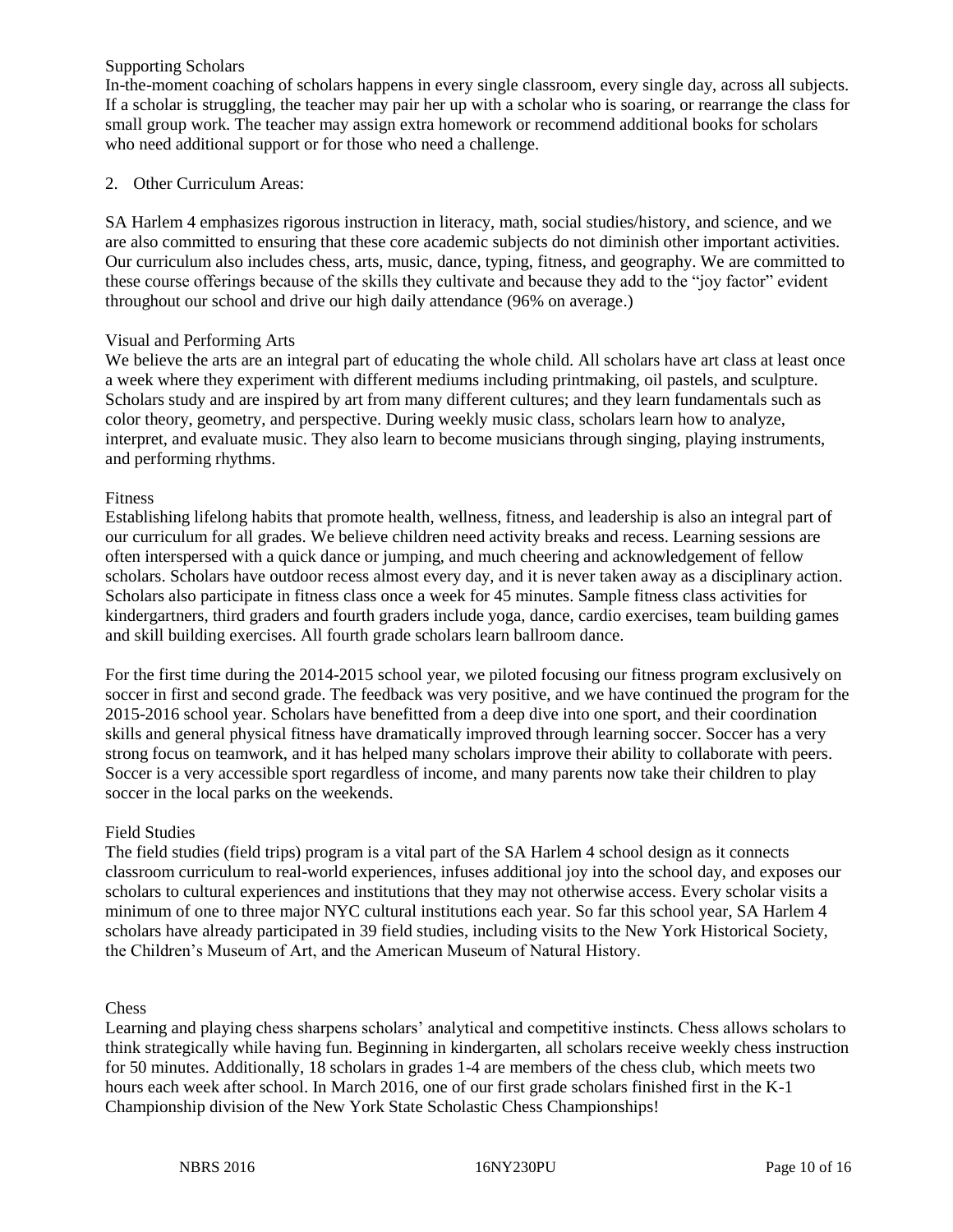# Technology

We know that the purposeful use of technology in classrooms is essential to creating a learning environment that will foster the growth of 21st-century learners. That is why, as a hallmark of our approach to learning and teaching, smart technology is found in every classroom. Beginning in kindergarten, scholars learn the fundamentals of engineering by using robots and simple machines. They learn how to program Bee-Bots to move across the room and hold classroom Bee-Bot competitions! Fourth grade scholars take a typing class to help prepare them for an increased use of technology in middle school.

# Blocks

In blocks class, kindergartners and first graders create structures independently and with peers. Through the act of discovery, they learn to build increasingly complex structures. As they build, they talk with their classmates, making decisions about what to build and how to build it, and, eventually, construct storylines about their structures. Blocks play supports the work our young scholars do across the day in reading, writing and PBLs.

3. Instructional Methods and Interventions:

At SA Harlem 4, we offer a wide variety of supports to ensure academic success. Beyond the built-in differentiation of our curriculum, we also provide scholars who are struggling with supports that include: tutoring before, during, and after school; practice groups; additional homework; and special education services for those who need it.

For scholars who are soaring or struggling in one or more content areas, teachers and the principal have the flexibility to move scholars to a content lesson within a different grade level. For instance, if a scholar is reading at several grade levels beyond her peers, she can join the next grade's Shared Text or Guided Reading lesson. The same applies for scholars who would benefit from review of concepts learned in the previous grade. Importantly, the principal does not hesitate to move scholars between grades during the school year. This practice ensures that leaders and teachers can remain maximally responsive to scholars' needs—every child is able to advance without being overwhelmed or bored. Teachers and the principal are very deliberate about scholar placement, ensuring each class has a range of academic ability.

SA Harlem 4 employs a rigorous Response to Intervention ("RtI") process, whereby scholars who demonstrate a need for additional academic, social, or emotional support receive appropriate, targeted interventions to support them in achieving positive academic gains. Through RtI, scholars that are struggling receive targeted interventions that are tracked and monitored over time. At weekly RtI meetings, faculty and leaders meet to analyze individual scholar data and develop targeted interventions to most effectively address scholar needs.

Throughout the RtI process, the RtI team develops student intervention plans to help ensure that scholars are on track to meet SA's ambitious academic goals. If a scholar continues to struggle academically, SA will work with his or her family and recommend that the scholar be evaluated to determine if he or she has a disability, and to accurately assess and provide additional support services based on his or her individual needs. It is at that time that SA refers scholars to the Committee on Special Education (CSE) to determine if special education services and an Individualized Education Program are needed.

4. Assessment for Instruction and Learning and Sharing Assessment Results:

Scholars at SA Harlem 4 have continued to excel academically on NYS's math and ELA exams since the 2010/2011 school year (marking the first year we had scholars in testing grades). Every year since—with the exception of 2012/2013, which was the first year NYS introduced the Common Core State Standards—our scholars have made significant academic gains. Even though there was a drop in scores in 2012/2013, our scholars still ranked in the top 1% in math and 9% in ELA in the state.

SA Harlem 4 has a deep commitment to serving children with disabilities. Eleven percent of our scholars have special needs, and we devote considerable resources to serving them including hiring special education teachers and therapists, and offering Integrated Co-Teaching in second, third, and fourth grade. The only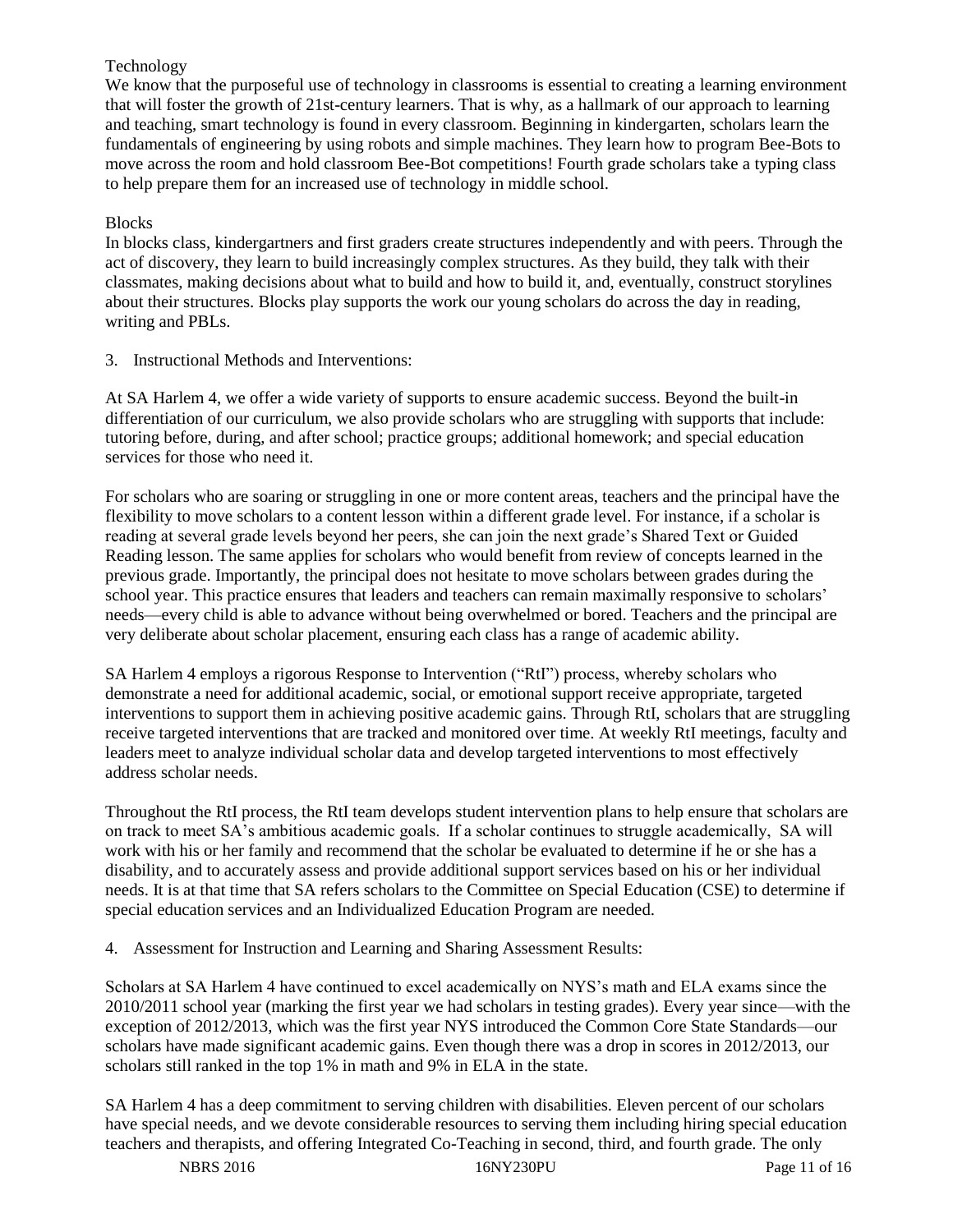subgroup with a 10 percentage point or greater achievement gap on the 2015 NYS exams compared to all students were special education students (SPED) in ELA and Math. We are proud to report that SPED scholars at SA Harlem 4 outperformed all NYC and NYS students (including general education students) on the 2015 math and ELA exams. One hundred percent of our SPED scholars passed the 2015 NYS Science exam.

SA Harlem 4 uses a variety of internal and external assessments to measure students' academic progress. All of our assessments are aligned with Common Core Math and Literacy standards and NYS Science standards, and these help us maintain the most responsive, highest-quality instruction possible. We also administer the Fountas & Pinnell Benchmark Assessments four times annually (three times a year in kindergarten) to track scholars' reading levels, ensuring they continue to grow as readers throughout the year and providing additional reading support to scholars that need it. SA's in-house data management system, Magnus, tracks all aspects of scholar data from daily attendance to internal assessments to a scholar's historical proficiency levels on New York State tests.

It is through the careful study and analysis of scholar work, including assessments, that SA Harlem 4 teachers and the principal adjust instructional practice. Our curriculum is built in such a way that course adjustments can meet the needs of students. Benefitting from Success Academy's ten years of experience and centralized approach to professional development, SA Harlem 4 teachers are trained to preempt the pitfalls and shortcomings we have seen over the years and truly transform the quality of student learning. Our professional development strengthens our principal and teachers' capacity to know how to effectively react and alter instruction based on student need.

Communication with parents about their child's progress—and more broadly, about the curriculum and school events—is continuous. After every assessment, we send parents a report with detailed information on their child's academic progress including a recap of past assessments and in which areas the scholar has improved and/or needs improvement. The report also provides a comparative analysis for the child's class and for other scholars in the same grade across the network. SA Harlem 4 sends home weekly ACTION newsletters, updating families on recent and upcoming school activities as well.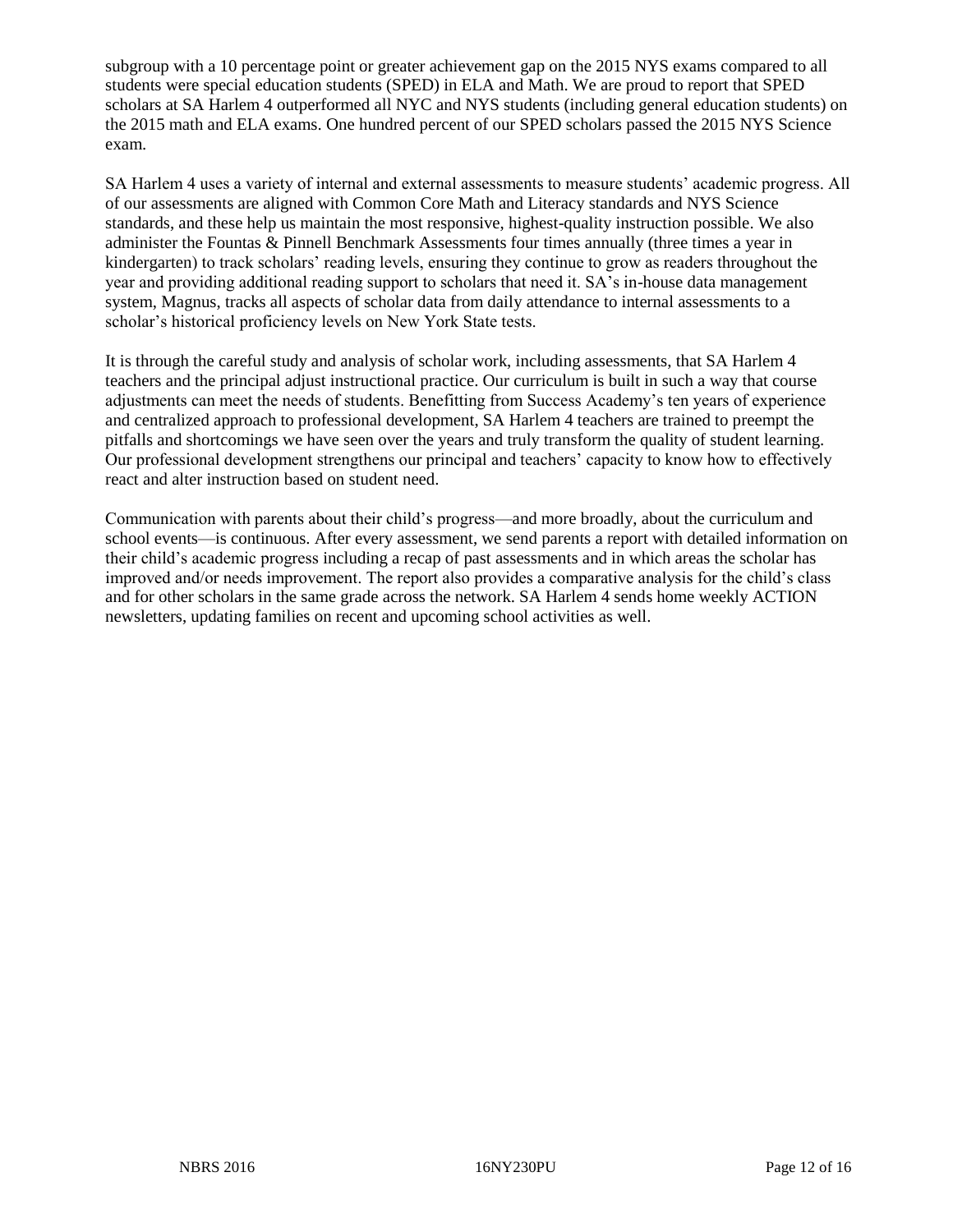# 1. School Climate/Culture:

At SA Harlem 4, respect for others and proper behavior are explicitly taught, modeled, expected, and rewarded. Values and good character are a part of our daily instruction, starting in kindergarten. The schools' core values spell the word "ACTION," and scholars are encouraged to show and are rewarded for demonstrating these values:

Agency: Every member of our community takes ownership! We take responsibility for making sure that our schools and scholars are fulfilling the highest possible standards across the board.

Curiosity: Our schools are fueled by wonder. Our scholars are encouraged to ask about the world and use their newfound knowledge to ask more questions. Teachers explore new tactics to refine their craft and together with staff continuously ask, "What if?"

Try and Try: We don't expect success to come easily. Our entire community understands that tackling tough challenges takes elbow grease, grit, and perseverance.

Integrity: Our community is based on honesty and professionalism. We are open and transparent.

Others: We never forget to look out for and be aware of each other. From helping someone else on a project to simply smiling in the hallway, we build a community of mutual respect and support.

No Shortcuts: Learning takes time and effort.

Effort is deeply valued, and our teachers celebrate and reward scholars who work hard to achieve their goals. There is a crown to wear for the day, a badge to proudly display on their uniform, and a special "shout-out" during morning meeting and bi-weekly Community Circle. To build community across grades, we have a reading buddies program where scholars from older grades (usually fourth grade) spend time reading with younger scholars (usually second graders). Together they practice fluency and expression in reading. Through informal mentoring, our older scholars are able to practice leadership skills and build confidence.

At SA Harlem 4, ensuring that our teachers feel valued and supported is an integral part of our mission. The principal works hard to ensure all teachers have an opportunity to shine—teachers that excel in certain aspects of classroom management or in a particular content area are invited to lead a professional development session or teach a lab site class. The Success Academy staffing model and emphasis on professional development provides teachers with clear opportunities for career growth. Many of SA's principals began as teachers and progressed to greater leadership roles: Grade Team Leads, Lab Site Teachers, and Assistant Principals. At each level, SA provides in-depth training, feedback, and coaching.

2. Engaging Families and Community:

SA Harlem 4 believes that scholars achieve their greatest potential when parents are active partners in their child's education. Through frequent dialogue and consistent communication, our talented educators create strong relationships with parents to help them support their child in school and at home.

At the beginning of every school year, SA Harlem 4 holds a school-wide meeting with parents, emphasizing the importance of parent involvement and actively providing input to the school. Parents are encouraged to join the Parent Council and Parent Council Executive Committee. These groups ensure open lines of communication through scheduled check-ins with the school operations team, and frequent meetings to solicit feedback and keep parents informed. The principal warmly greets parents and scholars at the entrance, shaking hands with every scholar when they arrive every morning. Teachers also give parents updates on how their scholar is doing at dismissal.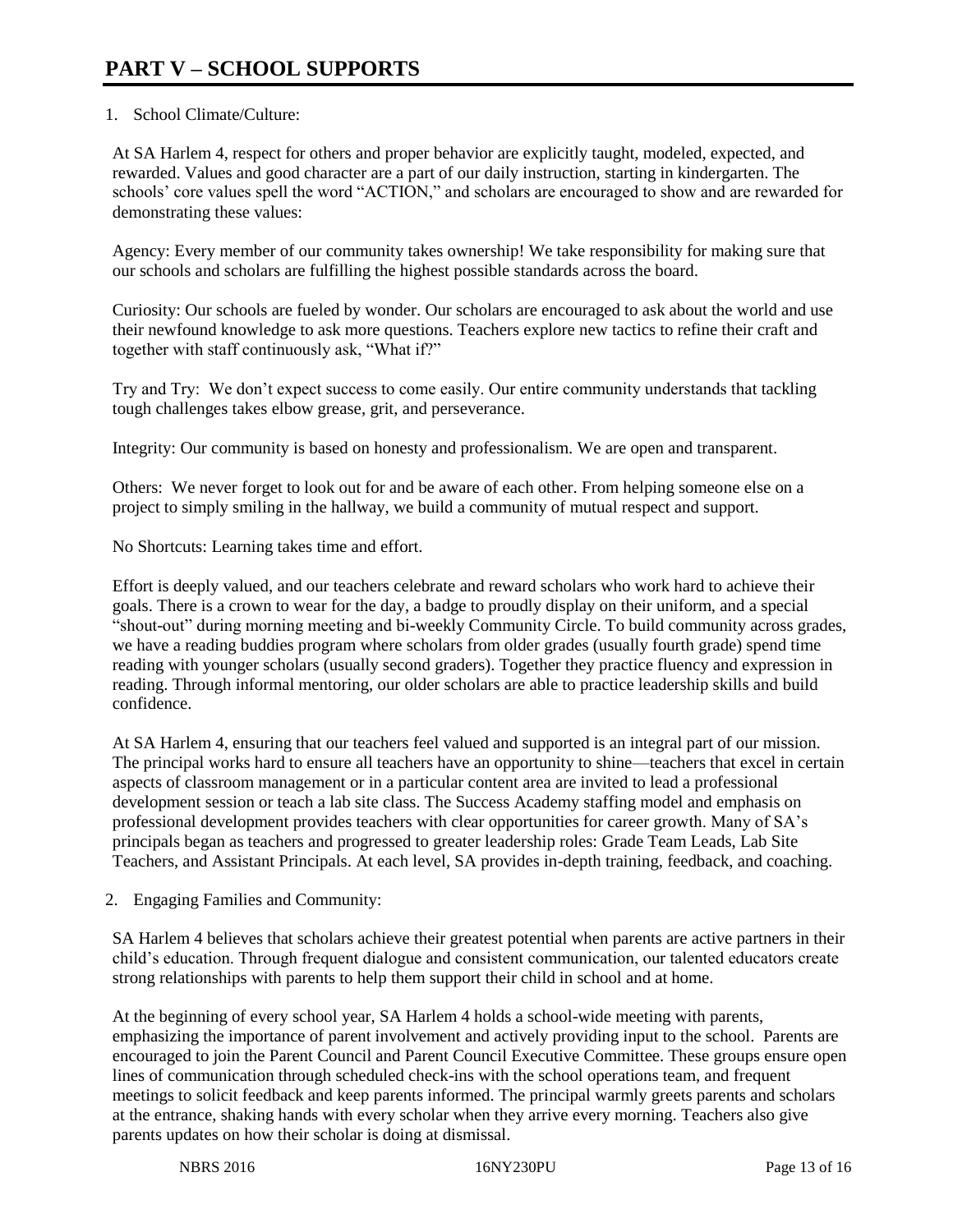Parents play an integral role in helping their kids fall in love with reading by making it a nightly routine to read as a family each night. SA schools also partner with parents to help children master math facts, practice spelling and vocabulary, and arrive at school on time, in uniform, and ready for a full day of learning. SA schools have an open-door policy encouraging parents to visit their children's classroom at any time. Parents are also given the cell phone number and email address of their children's teachers and principal, and our educators return all phone calls and emails within 24 hours.

Parents are invited to the many scholar events we host at our schools (approximately 24 events each year)—from performing arts showcases to basketball games to Drop Everything and Read nights. They are also invited to attend Community Circle, a bi-weekly school-wide event where scholars, staff, and family members come together as a group to celebrate scholar achievements and receive updates and school news.

Our school also has numerous supports and resources in place for parents who need them. For instance, if a parent is struggling to get his or her scholar to school on time, we offer automated wake-up calls and help plan morning transportation routes. We know that we could not be successful without strong parent involvement, and we work hard to ensure that our school community is inclusive, supportive, and closeknit.

The Success Academy network works closely with schools and educational agencies across NYC including zoned public schools, the Archdiocese, and other charter schools—to raise awareness about parent choice. SA also partners with Families for Excellent Schools, New York City Charter School Center, and the Northeast Charter Schools Network on broader charter school initiatives.

# 3. Professional Development:

SA Harlem 4 is set apart by its investment in developing strong, capable teachers that are intellectually prepared to deliver purposeful, well-planned lessons, built around questions and scholar interaction. To enable scholars to achieve at high levels, SA Harlem 4 actively participates in the SA network's centralized and standardized professional development training. Every teacher and administrator at SA Harlem 4 receives the equivalent of up to 13 weeks of professional development every year. A multifaceted curriculum fully prepares teachers in both content and practice—not just classroom management, but all the many delivery and interaction skills that produce excellent learning.

For true development to occur, participants need an opportunity to practice what they learn. Once they have a vision of what excellence looks like, trainees need hands-on experience, in the same way an athlete or musician practices to get closer and closer to excellence. Getting up and doing what you just learned takes several forms—role-playing, teachbacks (a group of teachers taking turns teaching the same lesson to their peers, while receiving coaching and feedback in the moment), and lab sites (teachers practicing in a classroom with scholars while being coached by the principal).

Our standards for content mastery are also exceptionally high. If teachers do not have subject mastery, we cannot expect kids to excel. Even for kindergarten, we believe the concepts matter. We expect educators at every grade level to thoroughly understand the big idea in the lesson and throughout the unit; preparation for us is largely about study and the role of both the teacher and principal are key to this preparation. Training teachers on great writing instruction, for example, first involves having the teachers deconstruct high-level writing, going line by line and looking at what the author does well (for example: sets the tone, develops characters through dialogue, builds tension, uses detail). Teachers then practice using the techniques they've just learned. The work they produce serves as their model writing, which they deconstruct with their students the same way they did in their own training.

## 4. School Leadership:

To be effective and to achieve the best possible student outcomes, professional development at SA Harlem 4 starts with our school principal. He is responsible for the development of his faculty—practicing astute people management in the context of schooling, and implementing systems and routines to facilitate high levels of learning for every scholar. His role is to motivate and get the best performance from teachers,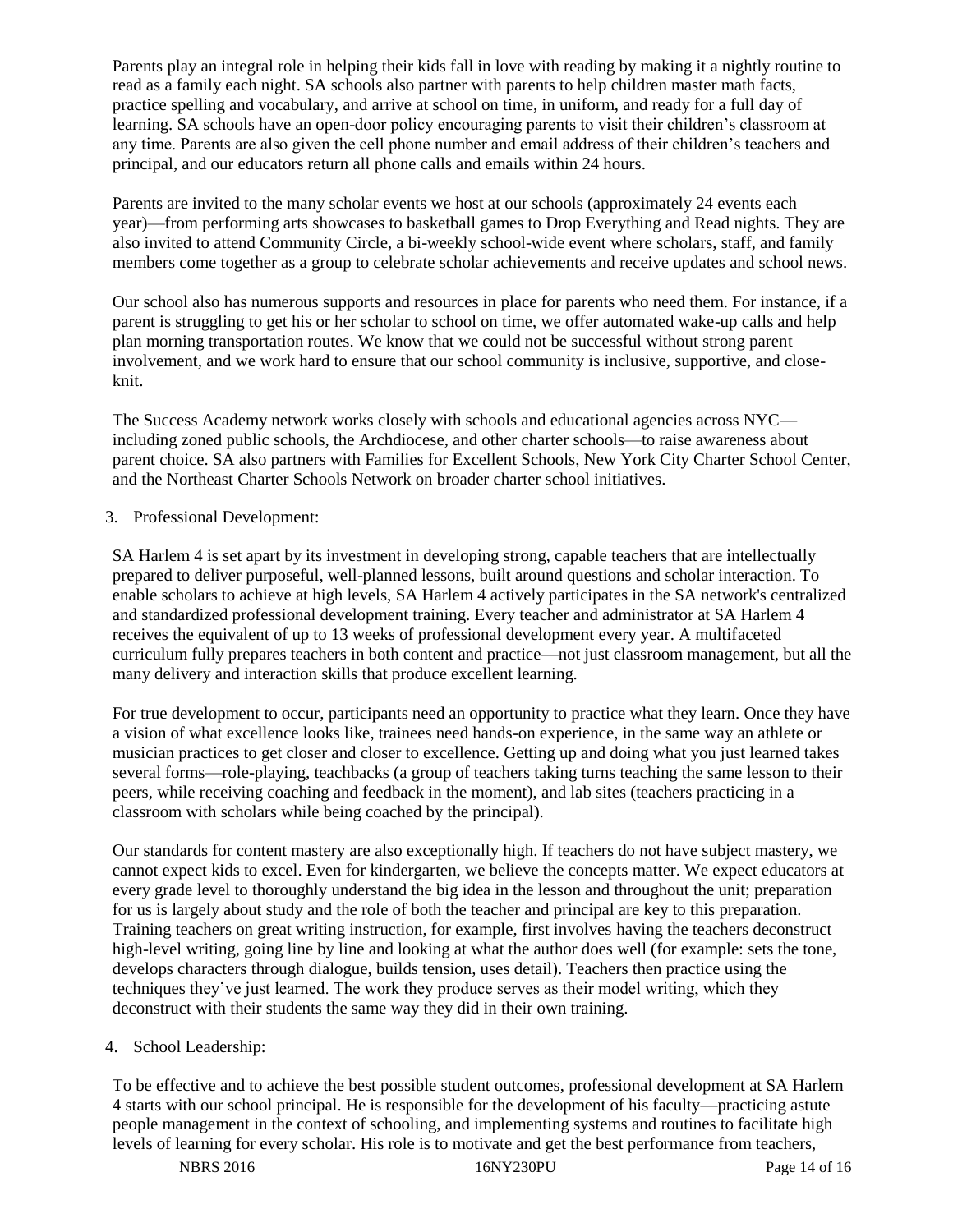while ensuring that they feel valued and supported. To that end, he leads weekly professional development for his staff on Wednesday afternoons (scholars are dismissed at 12:30pm) and is an on-the-ground coach in the classroom on a daily basis.

In addition to being the chief academic officer of the school, he must be a masterful teacher and exemplar of ACTION values; he is the key to ensuring that teachers learn how to manage school culture and parent engagement. The principal at SA Harlem 4 works hard to set a positive tone and create a unified classroom community, which is essential for high levels of learning to occur. Recognizing that he cannot manage the school on his own, it is his investment in his team that truly sets him apart. We divide many of the traditional roles of the principal among other staff members so the principal can focus on instructional decisions and systems. We have a team of other administrators including a Leadership Resident (Assistant Principal), Dean, and Business Operations Manager to help manage other aspects of the traditional principal role.

The Leadership Resident assists the principal in delivering professional development sessions for teachers and is a constant presence in the classroom, coaching teachers and providing real-time feedback on their pedagogy and classroom management skills. The Dean supports specifically on school and scholar culture, coordinating additional supports for families when needed. The Business Operations Manager is responsible for logistics of all school-wide events and managing the school's budget. Centralized teams at the Success Academy network office include Human Resources, Talent Recruitment, Data, Technology, and many more. All of these centralized services empower the principal and his team to focus on raising the bar of academic rigor every day.